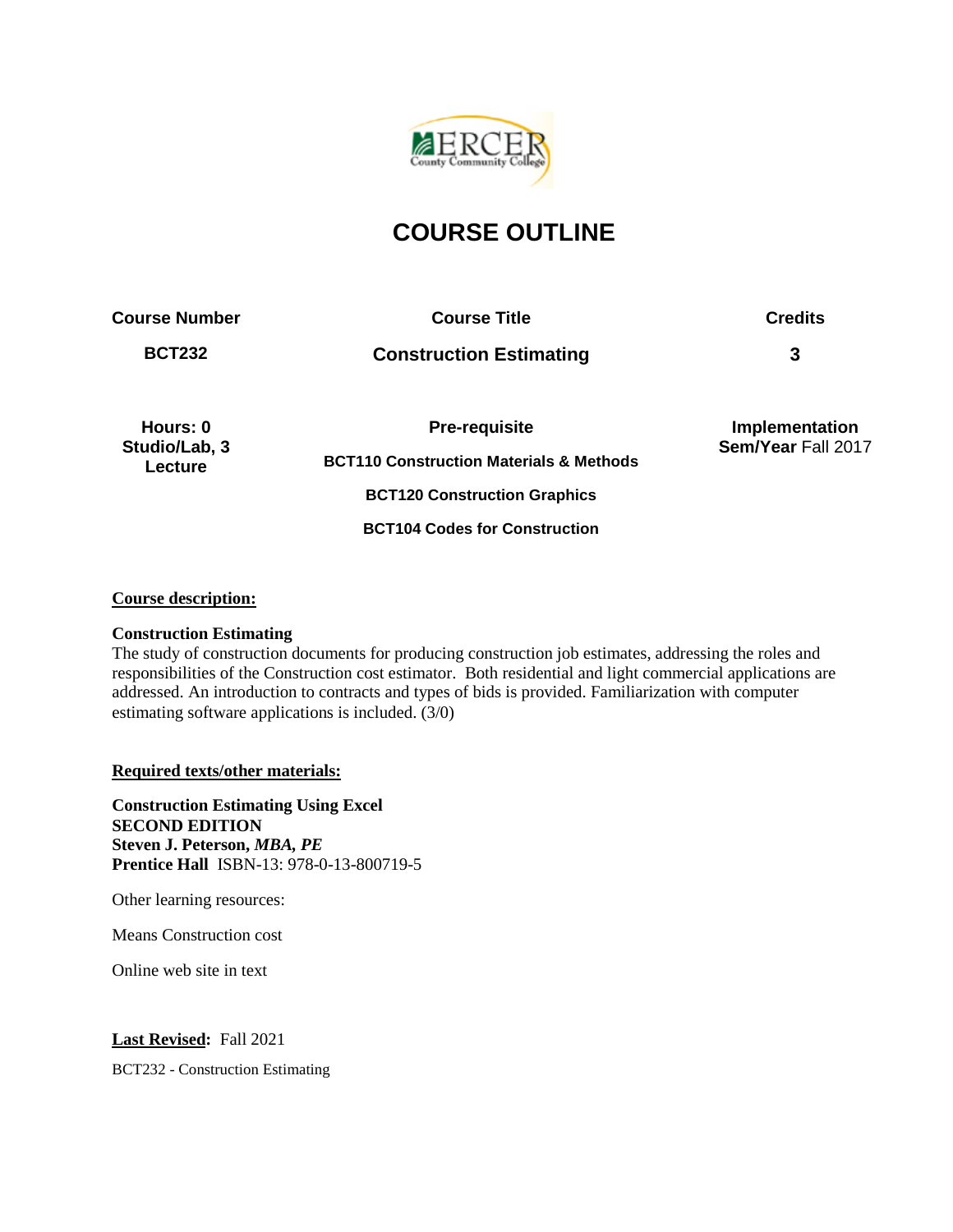**Course Coordinator:** James Maccariella, maccarij@mccc.edu

#### **Available Resources:**

#### **GENERAL OBJECTIVES**:

A. Familiarize the student with the various parts and aspects of a complete set of Construction Documents.

B. To familiarize the student with the methods used to obtain a reasonable cost estimate and be aware of some current cost figures.

C. To sensitize the student to the cost of construction to become aware and more critical of methods and materials used in his designs.

#### STUDENT LEARNING OUTCOMES

- 1. Arrange and prepare, from material and labor take-off list, a complete estimate.
- 2. Explain responsibilities and ethics of an estimator.
- 3. Demonstrate, define and explain the use of a construction spread sheet for estimating.
- 4. Understand and relate the theory of estimating for building construction as related to the structure of plans and specifications estimates.
- 5. Demonstrate, define and explain quantity surveying, unit cost synthesis and analysis, bid organization and preparation.
- 6. Describe competitive simulations and exercises in estimating.
- 7. Recount the estimator's qualifications, responsibilities and ethics.

#### **Course-specific General Education Knowledge Goals and Core Skills.**

#### **General Education Knowledge Goals**

**Goal 1. Communication.** Students will communicate effectively in both speech and writing. **Goal 2. Mathematics.** Students will use appropriate mathematical and statistical concepts and operations to interpret data and to solve problems.

**Goal 3. Science.** Students will use the scientific method of inquiry, through the acquisition of scientific knowledge.

**Goal 4. Technology.** Students will use computer systems or other appropriate forms of technology to achieve educational and personal goals.

**Goal 9. Ethical Reasoning and Action.** Students will understand ethical issues and situations.

#### **MCCC Core Skills**

**Goal A. Written and Oral Communication in English.** Students will communicate effectively in speech and writing, and demonstrate proficiency in reading.

**Goal B. Critical Thinking and Problem-solving.** Students will use critical thinking and problem solving skills in analyzing information.

**Goal C. Ethical Decision-Making.** Students will recognize, analyze and assess ethical issues and situations.

**Goal D. Information Literacy.** Students will recognize when information is needed and have the knowledge and skills to locate, evaluate, and effectively use information for college level work.

**Goal E. Computer Literacy.** Students will use computers to access, analyze or present information, solve problems, and communicate with others.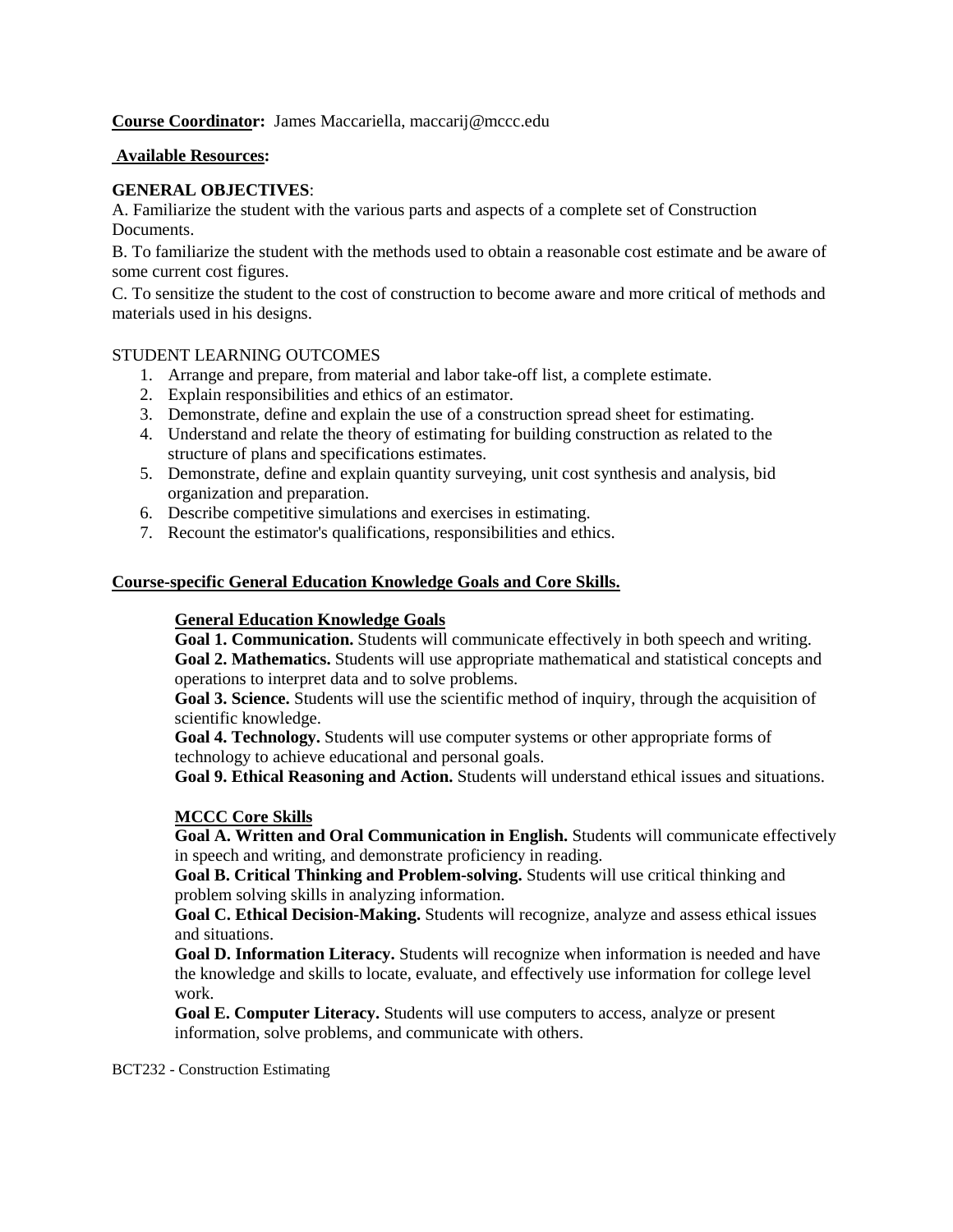**Goal F. Collaboration and Cooperation.** Students will develop the interpersonal skills required for effective performance in group situations.

## **UNIT I– THE ART OF ESTIMATING, THE ESTIMATING AND BIDDING PROCESS and ETHIC**

## *LEARNING OBJECTIVES*

The student should be able to:

- Explain the role estimating plays in the success of a construction company.
- Identify what skills are needed to become a good estimator.
- Explain the role of the bid package in the estimating process.
- Identify the tools available to estimators.
- Explain why practice is important.
- Describe the steps taken to complete an estimate.
- Identify the general scope of work and the items which need to be bid to complete an estimate.
- Define ethics as it relates to estimating. 2,7; **Goal 9, Goal C.**
- Discuss some of the ethical situations an estimator may face during his or her career. 2,7; **Goal 9, Goal C.**

## **UNIT II– INTRODUCTION TO EXCEL** *LEARNING OBJECTIVES*

The student should be able to:

- Perform basic operations in Excel including: managing workbooks and worksheets, entering data, formatting worksheets and cells, creating headers and footers, and printing worksheets.
- Explain the difference between absolute and relative references.
- Use the ROUND, ROUNDUP, ROUNDDOWN, CEILING, FLOOR, SUM, AVERAGE, and IF functions.
- Explain how to test worksheets and why it is important.

## **UNIT III FUNDAMENTALS OF THE QUANTITY TAKEOFF** *LEARNING OBJECTIVES*

The student should be able to:

- Explain the purpose and the procedures for preparing a quantity takeoff.
- Explain the purpose of a work package and how they are developed.
- Identify the five main categories of building components and identify what items are associated with each of these categories.
- Explain how waste is added to an estimate.

# **UNIT IV CONCRETE and MASONRY, METALS, WOODS, PLASTICS, AND COMPOSITES** *LEARNING OBJECTIVES*

The student should be able to:

- Prepare a quantity takeoff for the concrete, forms, area to be finished, and reinforcing needed to construct footings, columns, walls, beams, slabs, and other concrete members.
- Prepare a quantity take of f for block, structural brick, and brick veneer.
- Prepare a quantity takeoff for structural steel, joists, metal deck, and miscellaneous steel.
- Prepare a quantity takeoff for wood framing including sills, posts, girders, floor joists, walls, headers, hold downs, blocking, rafters, trusses, sheathing, and soffit.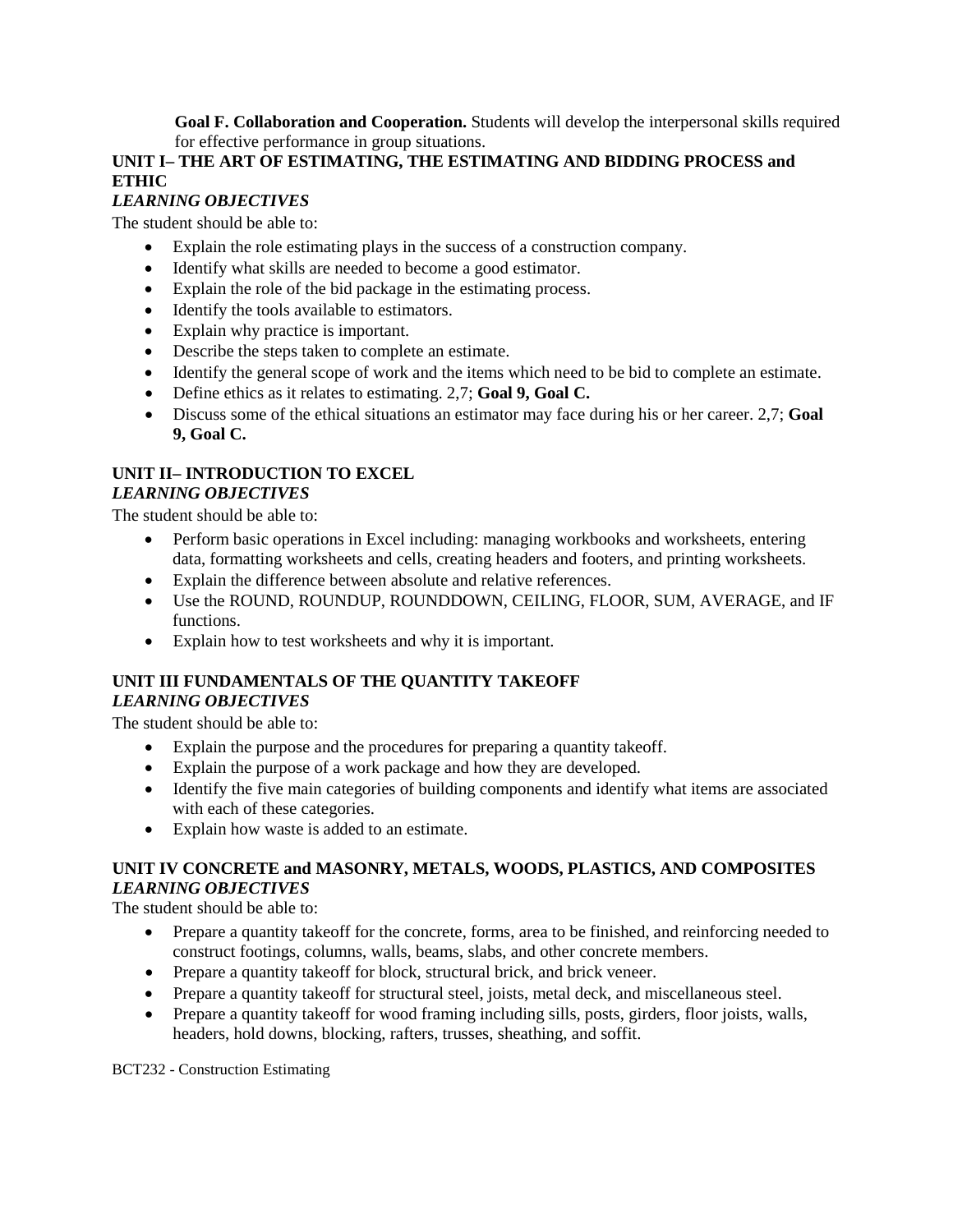- Describe how the framing method affects the quantity of materials needed.
- Prepare a quantity takeoff for wood decks.
- Prepare a quantity take of for wood trim.
- Prepare a quantity takeoff for cabinets and counter tops.

#### **UNIT V THERMAL AND MOISTURE PROTECTION OPENINGS and FINISHES** *LEARNING OBJECTIVES*

The student should be able to:

- Prepare a quantity takeoff for waterproofing and damp proofing, building paper and vapor barriers, insulation, shingle roofing, siding, soffit, fascia, and membrane roofing.
- Prepare a quantity takeoff for doors, windows, commercial storefront, glazing, and hardware.
- Prepare a quantity takeoff for interior finishes including metal stud partitions, drywall, tile, acoustical ceilings, wood and laminate flooring, sheet vinyl, vinyl composition tile, rubber base, carpet and pad, and paint.

#### **UNIT VI– FIRE SUPPRESSION, PLUMBING, HVAC, and ELECTRICAL SYSTEMS** *LEARNING OBJECTIVES*

The student should be able to:

- Prepare a quantity take of f for a fire sprinkler system.
- Prepare a quantity takeoff for residential and simple commercial plumbing systems.
- Prepare a quantity takeoff for residential and simple commercial heating air conditioning and ventilation systems.
- Prepare a quantity takeoff for residential and simple commercial electrical systems.

#### **UNIT VII EARTHWORK, EXTERIOR IMPROVEMENTS and UTILITIES** *LEARNING OBJECTIVES*

The student should be able to:

- Explain swell and shrinkage.
- Convert among bank, loose, and compacted volumes.
- Determine excavation volumes using the geometric method, the average-width-length-depth method, the average-end method, the modified-average-end method, and the cross-sectional method.
- Determine the volume of backfill.
- Prepare a quantity takeoff for asphalt and base, site concrete, and landscaping.
- Prepare a quantity takeoff for underground utilities including excavation, piping or conduit, bedding, and backfill.

## **UNIT VIII MATERIAL PRICING, LABOR PRODUCTIVITY and HOURS, and LABOR RATES** *LEARNING OBJECTIVES*

The student should be able to:

- Describe and calculate the cost components of material pricing.
- Estimate material prices from historical costs.
- Know how to obtain pricing from suppliers.
- Define FOB and describe its importance in the procurement of construction materials.
- Describe the relationship between output and labor-hours per unit.
- Explain the factors affecting productivity and their effect on productivity.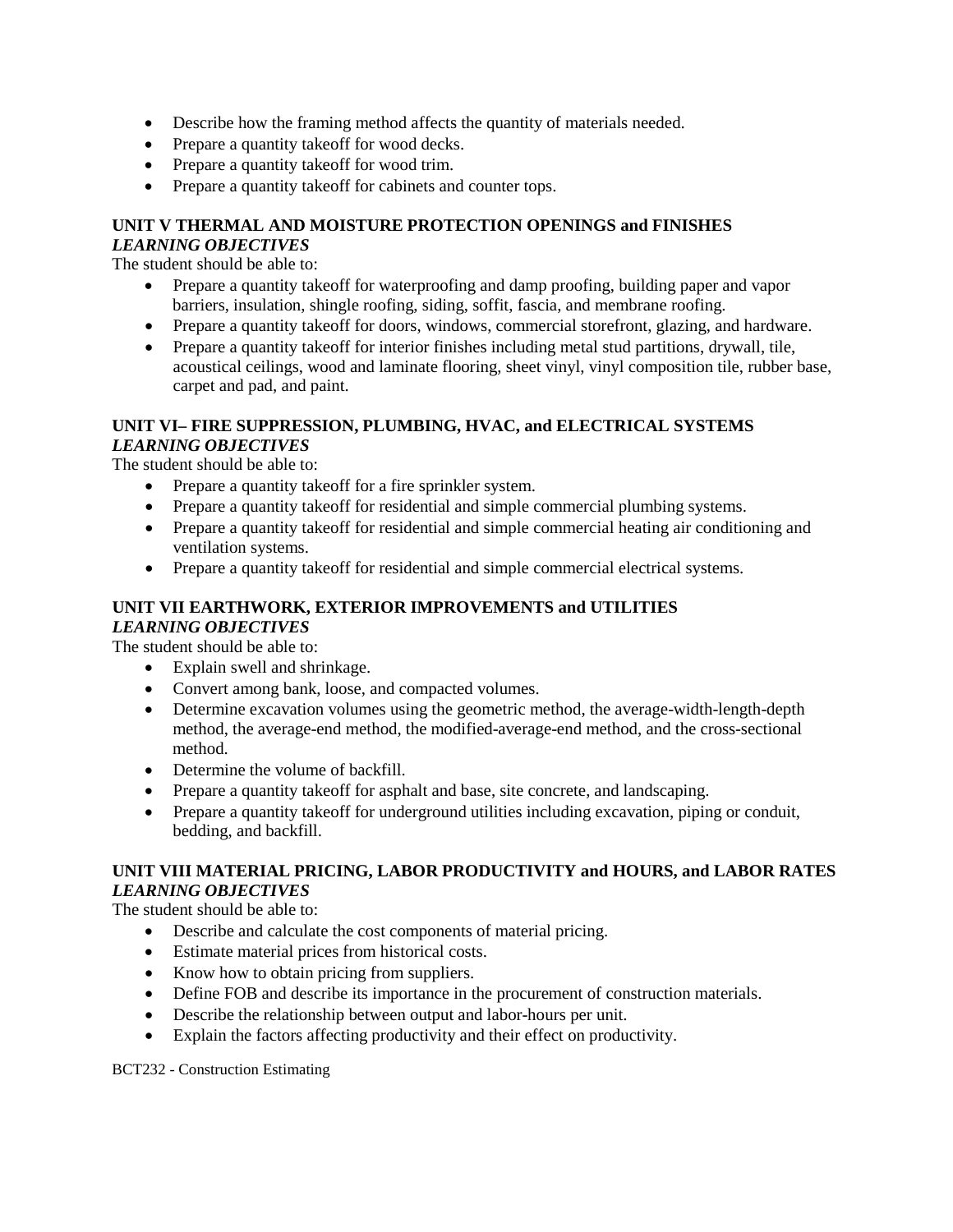- Calculate productivity from historical data.
- Calculate productivity from field observations using cycle times and rate of progress.
- Calculate the number of labor hours required to complete a task.
- Describe the components of labor burden and explain where to find the burden rates for their company.
- Determine the hourly cost of labor including the costs of burden.

## **UNIT VIII EQUIPMENT COSTS CREW RATES SUBCONTRACT PRICING and MARKUPS** *LEARNING OBJECTIVES*

The student should be able to:

- Explain the difference between equipment ownership and operation costs.
- Calculate the hourly ownership and operation costs for a piece of equipment.
- Determine the average wage rate per labor-hour for a crew.
- Determine the equipment cost per labor-hour for a crew.
- Prepare a Request for Quote.
- Write a scope of work.
- Estimate subcontractor costs from historical data.
- Discuss what factors should be taken into account when selecting a subcontractor.
- Calculate building permit, bond, and profit and overhead markups.
- Explain why an estimator should track competitor's bids and show how this may be done.

## **UNIT IX PRICING EXTENSIONS AVOIDING ERRORS IN ESTIMATES** *LEARNING OBJECTIVES*

The student should be able to:

- Determine the material, labor, and equipment cost.
- Fill out the Detail and Summary cost worksheets.
- Obtain a total estimated cost, including all markups, for a construction project.
- Identify sixteen ways to avoid errors in estimates.
- Explain why it is important for estimators to incorporate many of these principles into their bidding practices.

# **UNIT X SUBMITTING THE BID PROJECT BUYOUT THE ESTIMATE AS THE BASIS OF THE SCHEDULE**

## *LEARNING OBJECTIVES*

The student should be able to:

- Explain how to submit a bid using standard bid documents.
- Explain what should be included in a proposal letter.
- Write a professional business letter.
- Write a professional e-mail.
- Identify the types of issues that should be addressed in a subcontract.
- Prepare a purchase order.
- Describe the use of a material contract and how it is different from a subcontract.
- Describe how information from the estimate should be used in the preparation of the schedule.
- Calculate the duration of a task based upon the labor-hours and crew size from the estimate.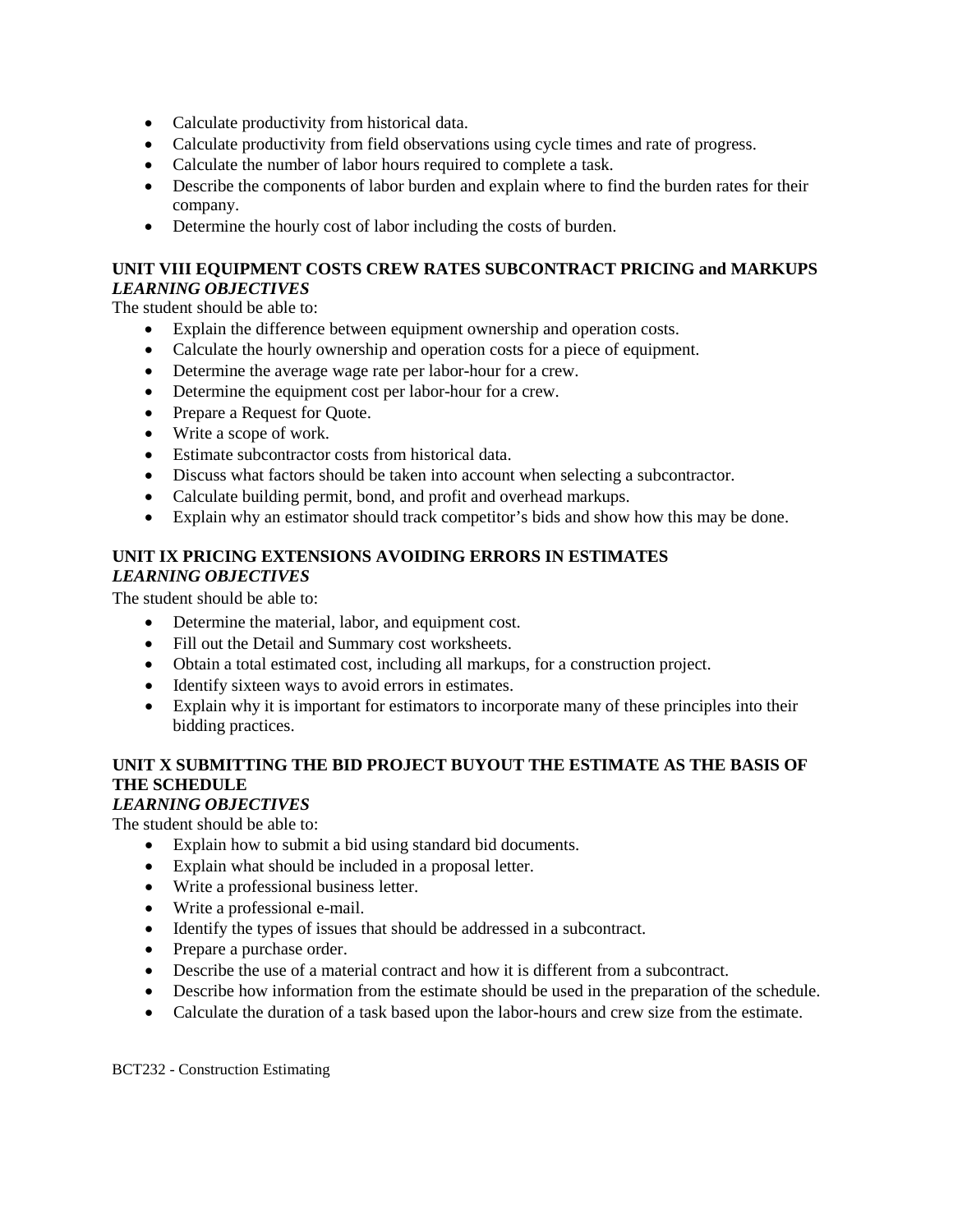# **UNIT XI CONVERTING EXISTING FORMS, CREATING NEW FORMS, PROPOSALS AND BEYOND WITH EXCEL**

# *LEARNING OBJECTIVES*

The student should be able to:

- Explain the process of converting paper forms to Excel.
- Automate repetitive tasks with a macro.
- Add error protection using conditional formatting and data validation.
- Protect the worksheet against changes.
- Explain the steps taken to create a new form.
- Create a series of numbers in Excel.
- Name cells in Excel.
- Add dropdown boxes to Excel.

## **METHOD OF PRESENTATION**

The main method of instruction will be by actually producing a job estimate using actual examples obtained from the industry. This is a Hybrid course half online and one half in classes. The typical Lecture portion will be the responsibility of the student to read the chapter, access the power point presentations and complete the assignment each week before the recitation time. The recitation time, (in class) will be used to explain examples and demonstrate methods and techniques which may be used to achieve an acceptable estimate check assignments and answer questions. The assigned text will be covered and several outside sources of relevant material may be indicated for study.

#### **EVALUATION**

Short tests will be given approximately each week on the material covered. A cost estimate of a small structure or site will be required for the final exam. Cost books will be allowed. Cost estimate for the building or site will be required as office practice and will be completed by the last week of class. All submittals will be judged on neatness, comprehensiveness, detail and understanding. Students will be required to keep a notebook of all class notes, assignments, quizzes, outside reading and other materials to be handed in at the completion of the course for evaluation of completeness and returned for student's future reference.

#### **PROPOSED GRADING**

| <b>Notebook</b>           | 10%   |
|---------------------------|-------|
| Quizzes and Assignments   | 50%   |
| Final Exam                | 20%   |
| <b>Estimating Project</b> | 20%   |
|                           | 100\% |

#### **Academic Integrity Statement:**

Students are expected to comply with the college-wide requirements for academic integrity. Mercer County Community College is committed to Academic Integrity—the honest, fair, and continuing pursuit of knowledge, free from fraud or deception. This implies that students are expected to be responsible for their own work. Presenting another individual's work as one's own and receiving excessive help from another individual will qualify as a violation of Academic Integrity. The entire policy on Academic Integrity is located in the Student handbook and is found on the college website (http://www.mccc.edu/admissions\_policies\_integrity.shtml).